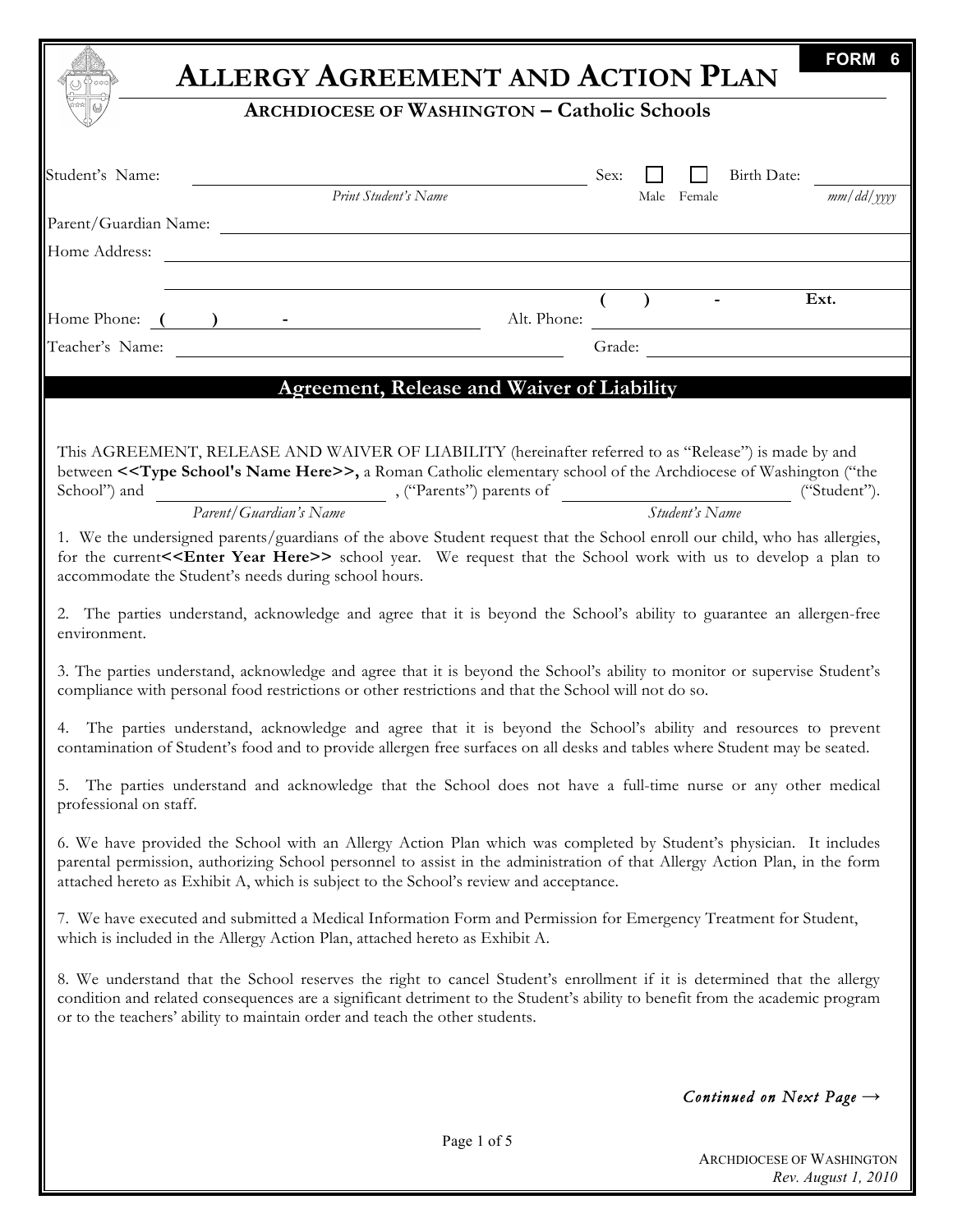9. We hereby indemnify, release, hold harmless and forever discharge the School, its employees and agents from any and all responsibility and/or liability for any injuries, complications or other consequences arising out of or related to Student's food allergy condition.

10. This Release, along with the documents which are incorporated by reference, supersedes and replaces all prior negotiations and all agreements proposed or otherwise, whether written or oral, concerning all subject matters covered herein related to Student's food allergy condition.

11. This Release shall also constitute an estoppel against any and all legal or equitable claims concerning all subject matters covered herein related to Student's food allergy condition; and we, the undersigned parents/guardians, shall further hold harmless and indemnify the School in the event any claim is asserted by any third party against the parties covered by this agreement. The indemnification includes any and all costs and attorneys' fees.

12. The reference in this Release to the term "the School" includes **<<Type School's Name Here>>** and Church, the Archdiocese of Washington, a corporation sole, and their affiliates, successors, officers, employees, agents and representatives.

## **AGREED AND SIGNED:**

| Name of Parent/Guardian: | Print Parent/Guardian Full Name                                                                                                                                                                                               |
|--------------------------|-------------------------------------------------------------------------------------------------------------------------------------------------------------------------------------------------------------------------------|
|                          | Date and the same state of the state of the state of the state of the state of the state of the state of the state of the state of the state of the state of the state of the state of the state of the state of the state of |
| Name of Parent/Guardian: |                                                                                                                                                                                                                               |
|                          | Print Parent/Guardian Full Name                                                                                                                                                                                               |
| <b>PRINCIPAL</b>         |                                                                                                                                                                                                                               |
| Name of Principal:       |                                                                                                                                                                                                                               |
| Signature of Principal:  | Print Principal Full Name<br><u> 1989 - Johann Barn, mars eta bainar eta baina eta baina eta baina eta baina eta baina eta baina eta baina e</u>                                                                              |
| <b>PASTOR</b>            |                                                                                                                                                                                                                               |
| Name of Pastor:          |                                                                                                                                                                                                                               |
| Signature of Pastor:     | Print Pastor Full Name<br><u> 1989 - Johann Stoff, fransk politik (d. 1989)</u>                                                                                                                                               |
|                          |                                                                                                                                                                                                                               |
|                          | Exhibit A on the following pages must be complete and signed before this agreement is signed.                                                                                                                                 |
|                          |                                                                                                                                                                                                                               |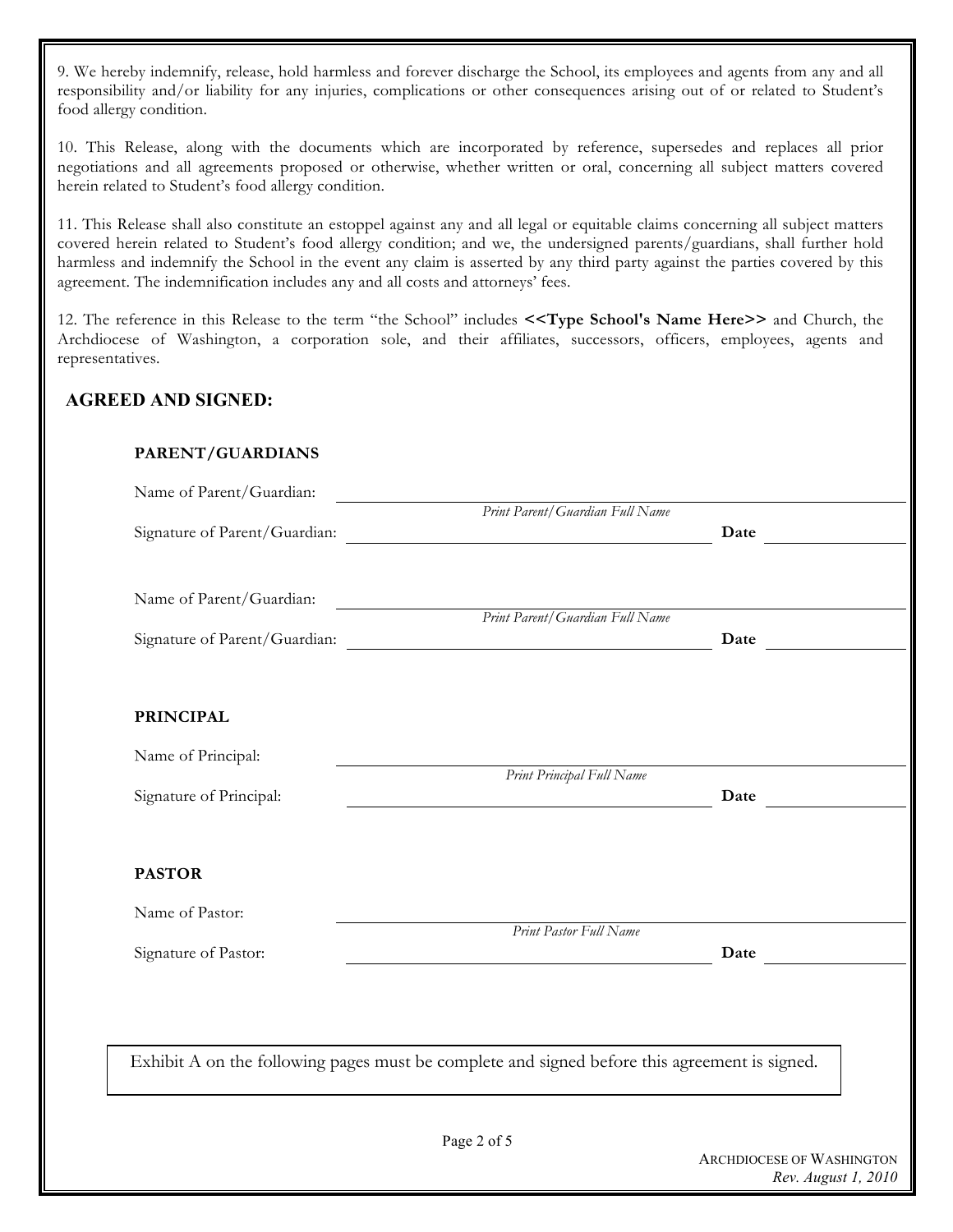|                                                                                                                                                                                                                                                            |      |                                                            | <b>EXHIBIT A</b><br><b>ALLERGY ACTION PLAN</b>                                                                        |                  |                   |                                                                                                                      |                                                         |
|------------------------------------------------------------------------------------------------------------------------------------------------------------------------------------------------------------------------------------------------------------|------|------------------------------------------------------------|-----------------------------------------------------------------------------------------------------------------------|------------------|-------------------|----------------------------------------------------------------------------------------------------------------------|---------------------------------------------------------|
| <b>PART I:</b> This section is to only be completed by the Parents / Guardians of the student.                                                                                                                                                             |      |                                                            |                                                                                                                       |                  |                   |                                                                                                                      |                                                         |
| Student's Name:<br>ALLERGY:                                                                                                                                                                                                                                |      |                                                            | Sex:<br>Print Student's Legal Name                                                                                    |                  |                   | Birth Date:<br>Male Female                                                                                           | $mm/dd/$ yyyy                                           |
|                                                                                                                                                                                                                                                            |      |                                                            | <u> 1989 - Johann Harry Harry Harry Harry Harry Harry Harry Harry Harry Harry Harry Harry Harry Harry Harry Harry</u> |                  |                   |                                                                                                                      |                                                         |
| Teacher's Name:                                                                                                                                                                                                                                            |      |                                                            | <u> 1980 - Johann Barnett, fransk politik (d. 1980)</u>                                                               |                  |                   |                                                                                                                      |                                                         |
| Is the Student Asthmatic: $\Box$ NO                                                                                                                                                                                                                        |      | <b>YES</b>                                                 |                                                                                                                       |                  |                   |                                                                                                                      |                                                         |
|                                                                                                                                                                                                                                                            |      |                                                            | <b>CONTACT INFORMATION</b><br>In the event of an allergic reaction, the following individuals will be contacted.      |                  |                   |                                                                                                                      |                                                         |
| Mother/Guardian Name:                                                                                                                                                                                                                                      |      |                                                            |                                                                                                                       |                  |                   |                                                                                                                      |                                                         |
| Home Phone: ( ) - The Phone: Alt. Phone: Alt. Phone: Alt. Phone: Alt. Phone: Alt. Phone: Alt. Phone: Alt. Phone: Alt. Phone: Alt. Phone: Alt. Phone: Alt. Phone: Alt. Phone: Alt. Phone: Alt. Phone: Alt. Phone: Alt. Phone: A                             |      |                                                            |                                                                                                                       |                  | $($ $)$           |                                                                                                                      | Ext.                                                    |
|                                                                                                                                                                                                                                                            |      |                                                            |                                                                                                                       |                  |                   |                                                                                                                      |                                                         |
| Father/Guardian Name: ()<br>Home Phone: ( ) - The Phone: Alt. Phone: Alt. Phone: Alt. Phone: Alt. Phone: Alt. Phone: Alt. Phone: Alt. Phone: Alt. Phone: Alt. Phone: Alt. Phone: Alt. Phone: Alt. Phone: Alt. Phone: Alt. Phone: Alt. Phone: Alt. Phone: A |      |                                                            |                                                                                                                       |                  |                   | $\sim$                                                                                                               | Ext.                                                    |
|                                                                                                                                                                                                                                                            |      |                                                            |                                                                                                                       |                  |                   |                                                                                                                      |                                                         |
| Physician/Doctor Name:                                                                                                                                                                                                                                     |      |                                                            |                                                                                                                       |                  | $\overline{(\ )}$ |                                                                                                                      | Ext.                                                    |
| Office Phone: ( ) - Alt. Phone:                                                                                                                                                                                                                            |      |                                                            |                                                                                                                       |                  |                   |                                                                                                                      |                                                         |
| Please list the names and contact info of two adults who you authorize to make medical decisions if we are unable to reach you.<br>Contact #1:                                                                                                             |      |                                                            |                                                                                                                       |                  |                   |                                                                                                                      |                                                         |
| Relation to Student:                                                                                                                                                                                                                                       | Last |                                                            | First<br>Email Address:                                                                                               |                  |                   | M.I.<br><u> 1989 - Johann Barnett, fransk politik (d. 1989)</u>                                                      | (fr, III)                                               |
| Home Phone:                                                                                                                                                                                                                                                |      | ) $-$                                                      | Other Phone:                                                                                                          | $\overline{(\ }$ | $\lambda$         | <u> 1980 - Johann Barn, mars ann an t-Amhain Aonaich an t-Aonaich an t-Aonaich ann an t-Aonaich ann an t-Aonaich</u> | Ext.                                                    |
| Contact #2:                                                                                                                                                                                                                                                | Last |                                                            | First                                                                                                                 |                  |                   | M.I.                                                                                                                 | (fr, III)                                               |
| Relation to Student:                                                                                                                                                                                                                                       |      |                                                            | Email Address:                                                                                                        |                  |                   |                                                                                                                      |                                                         |
| Home Phone:                                                                                                                                                                                                                                                |      | $\begin{array}{ccccccccccccc} & & & & & & & & \end{array}$ | Other Phone:                                                                                                          |                  | $\mathcal{L}$     | $\sim 100$ km s $^{-1}$<br><u> 1989 - Johann Barbara, martxa amerikan personal (h. 1989).</u>                        | Ext.                                                    |
|                                                                                                                                                                                                                                                            |      |                                                            |                                                                                                                       |                  |                   | Continued on Next Page $\rightarrow$                                                                                 |                                                         |
|                                                                                                                                                                                                                                                            |      |                                                            | Page 3 of 5                                                                                                           |                  |                   |                                                                                                                      | <b>ARCHDIOCESE OF WASHINGTON</b><br>Rev. August 1, 2010 |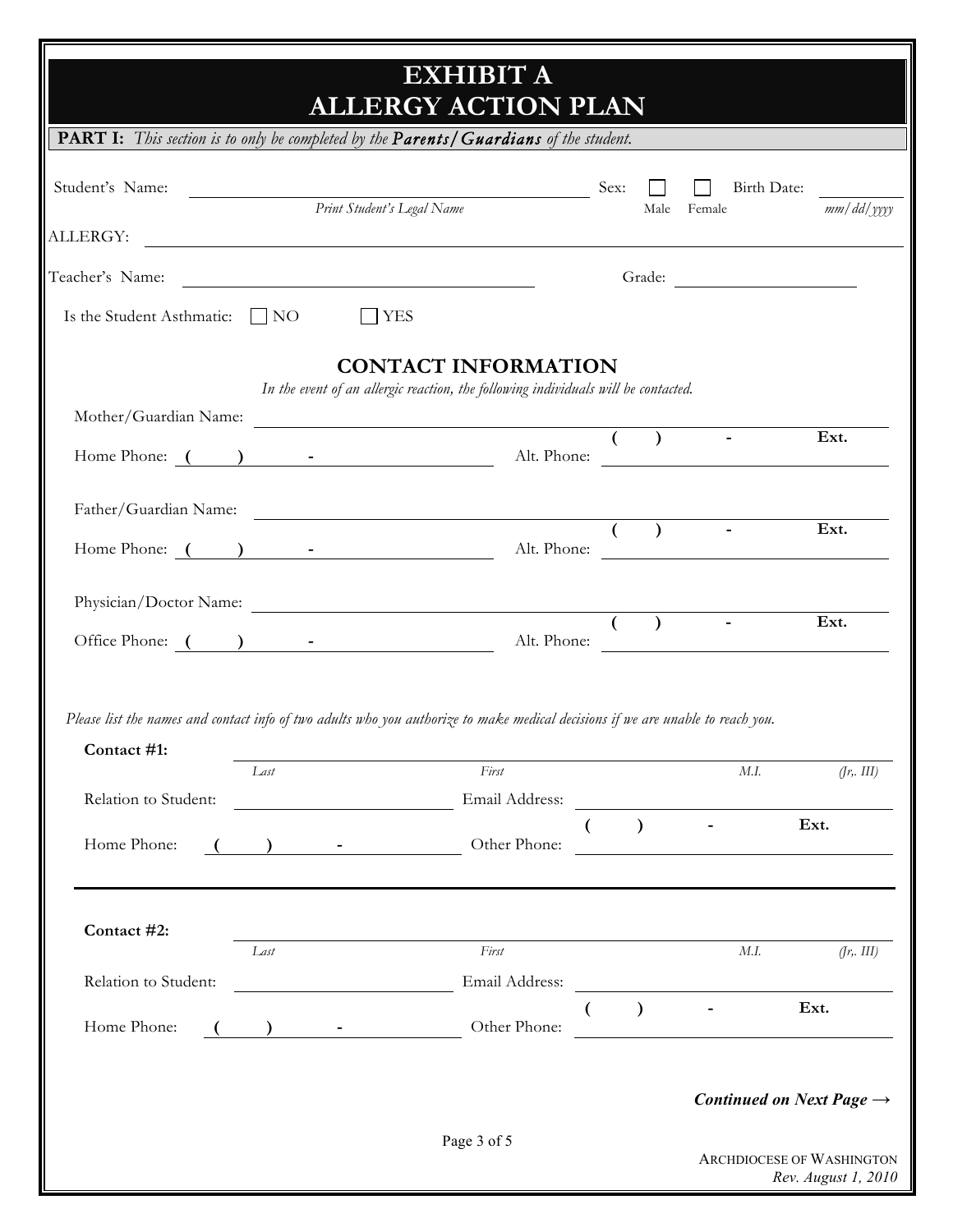| <b>PART II:</b> This section must be completed by the student's Licensed Health Care Provider.                                             |                                                           |                                                              |
|--------------------------------------------------------------------------------------------------------------------------------------------|-----------------------------------------------------------|--------------------------------------------------------------|
|                                                                                                                                            |                                                           |                                                              |
| <b>TREATMENT PLAN FOR ABOVE ALLERGY</b>                                                                                                    |                                                           |                                                              |
| For medications to be administered during school activities, authorization forms accompanying Epipen/Twinject/ or                          |                                                           |                                                              |
| other Medication, must be submitted.                                                                                                       |                                                           |                                                              |
| <b>Symptoms</b>                                                                                                                            |                                                           | Give $\boxtimes$ Checked Medication                          |
| • If a food allergen has been ingested, but no symptoms:<br>· Mouth Itching, tingling, or swelling of lips, tongue, mouth:                 |                                                           | Antihistamine<br>Epinephrine<br>Epinephrine<br>Antihistamine |
| · Skin Hives, itchy rash, swelling of the face or extremities:                                                                             |                                                           | Antihistamine<br>Epinephrine                                 |
| · Gut Nausea, abdominal cramps, vomiting, diarrhea:                                                                                        |                                                           | Epinephrine<br>Antihistamine                                 |
| • Throat* Tightening of throat, hoarseness, hacking cough:                                                                                 |                                                           | Antihistamine<br>Epinephrine                                 |
| • Lung* Shortness of breath, repetitive coughing, wheezing:<br>• Heart* Unsteady/weak pulse, low blood pressure, fainting, pale, blueness: |                                                           | Antihistamine<br>Epinephrine<br>Epinephrine<br>Antihistamine |
| $\bullet$ Other                                                                                                                            |                                                           | Epinephrine<br>Antihistamine                                 |
| If reaction is progressing (several of the above areas affected) then give:                                                                |                                                           | Epinephrine<br>Antihistamine                                 |
| *Potentially life-threatening. The severity of symptoms can quickly change.                                                                |                                                           |                                                              |
| <b>DOSAGE</b>                                                                                                                              |                                                           |                                                              |
| <b>Epinephrine:</b> Inject intramuscularly ( $\checkmark$ one of the following)                                                            | EpiPen®                                                   | ∐ EpiPen® Jr.<br>Twinject                                    |
|                                                                                                                                            |                                                           |                                                              |
| Antihistamine:                                                                                                                             | Indicate the Type of Medication, Dosage Amount, and Route |                                                              |
| Other:                                                                                                                                     |                                                           |                                                              |
|                                                                                                                                            | Indicate the Type of Medication, Dosage Amount, and Route |                                                              |
| IN CASE OF A MEDICAL EMERGENCY                                                                                                             |                                                           |                                                              |
|                                                                                                                                            |                                                           |                                                              |
| 1. Call 911. State that an allergic reaction has been treated, and additional epinephrine may be needed.                                   |                                                           |                                                              |
| 2. Call Dr.                                                                                                                                | at                                                        |                                                              |
| Please Print Physician's Name                                                                                                              |                                                           | Phone or Pager Number with Extension, if applicable          |
|                                                                                                                                            |                                                           |                                                              |
|                                                                                                                                            |                                                           |                                                              |
| <b>Licensed Health Care Professional Approval</b>                                                                                          |                                                           |                                                              |
|                                                                                                                                            |                                                           |                                                              |
|                                                                                                                                            |                                                           |                                                              |
| Name of Licensed Professional:                                                                                                             | Print Licensed Health Care Provider's Name                |                                                              |
|                                                                                                                                            |                                                           |                                                              |
| Signature of Licensed Professional:                                                                                                        |                                                           | Date                                                         |
|                                                                                                                                            |                                                           |                                                              |
|                                                                                                                                            |                                                           |                                                              |
|                                                                                                                                            |                                                           |                                                              |
|                                                                                                                                            |                                                           |                                                              |
|                                                                                                                                            |                                                           |                                                              |
|                                                                                                                                            |                                                           |                                                              |
|                                                                                                                                            |                                                           |                                                              |
|                                                                                                                                            |                                                           |                                                              |
| Page 4 of 5                                                                                                                                |                                                           |                                                              |